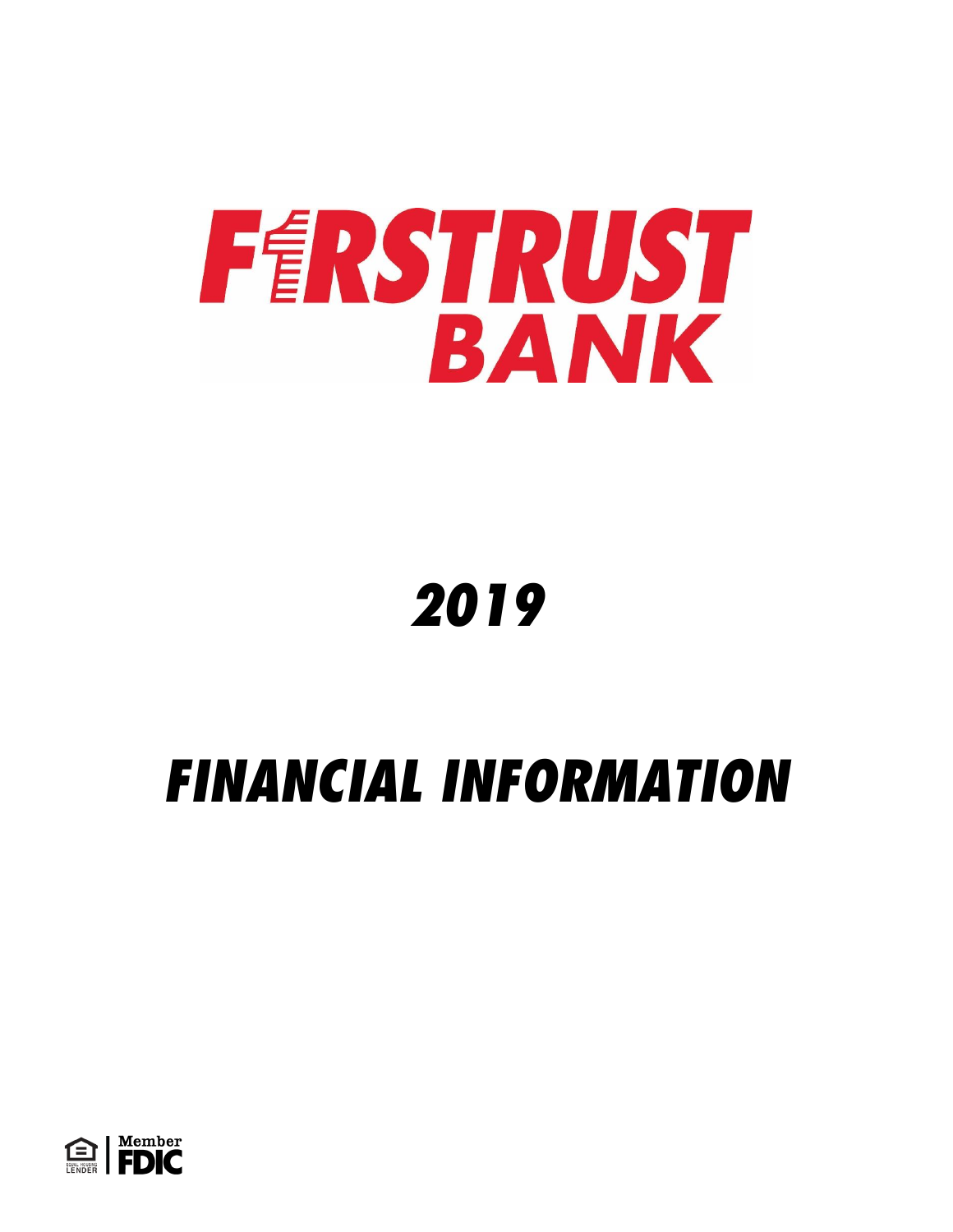

#### **Income Statement**

|                                                | December 31 |          |
|------------------------------------------------|-------------|----------|
| (in thousands)                                 | 2019        | 2018     |
| <b>INTEREST INCOME</b>                         |             |          |
| Interest and fee income on loans:              |             |          |
| Loans secured by real estate                   | \$90,701    | \$85,758 |
| <b>Other Loans</b>                             | 81,073      | 67,282   |
|                                                |             |          |
| Interest income on investments and securities  | 7,351       | 9,672    |
| <b>TOTAL INTEREST INCOME</b>                   | 179,125     | 162,712  |
|                                                |             |          |
| <b>INTEREST EXPENSE</b>                        |             |          |
| Interest on deposits                           | 26,842      | 16,655   |
| Interest on borrowed money                     | 4,958       | 5,844    |
| <b>TOTAL INTEREST EXPENSE</b>                  | 31,800      | 22,499   |
| <b>NET INTEREST INCOME</b>                     | 147,325     | 140,213  |
|                                                |             |          |
| Provisions for loan and lease losses           | 2,764       | 1,015    |
|                                                |             |          |
| <b>NON-INTEREST INCOME</b>                     |             |          |
| Fees, service charges and other income         | 22,373      | 25,417   |
| Gains (Losses) on sale of securities and loans | 3,747       | 1,353    |
| <b>TOTAL NON-INTEREST INCOME</b>               | 26,120      | 26,770   |
|                                                |             |          |
| <b>NON-INTEREST EXPENSES</b>                   |             |          |
| Operating expense                              | 120,354     | 115,734  |
| <b>TOTAL NON-INTEREST EXPENSE</b>              | 120,354     | 115,734  |
|                                                |             |          |
| <b>INCOME BEFORE INCOME TAXES</b>              | 50,327      | 50,234   |
| Applicable income taxes                        | 1,310       | 522      |
| <b>INCOME BEFORE EXTRAORDINARY ITEMS</b>       | 49,017      | 49,712   |
|                                                |             |          |
| <b>NET INCOME</b>                              | \$49,017    | \$49,712 |

### **Changes in Equity Capital**

| (in thousands)                                        | 2019      | 2018      |
|-------------------------------------------------------|-----------|-----------|
| Equity capital reported at the end of previous period | \$344,393 | \$341,379 |
| Net Income                                            | 49,017    | 49,712    |
| <b>LESS: Distributions</b>                            | 20,000    | 43,250    |
| Other                                                 |           |           |
| Change in Net Unrealized Holding Gains                | 9.708     | (3, 448)  |
| TOTAL EQUITY CAPITAL AT END OF CURRENT PERIOD         | \$383,118 | \$344,393 |



Corporate Headquarters 15 E. Ridge Pike, Conshohocken, PA 19428